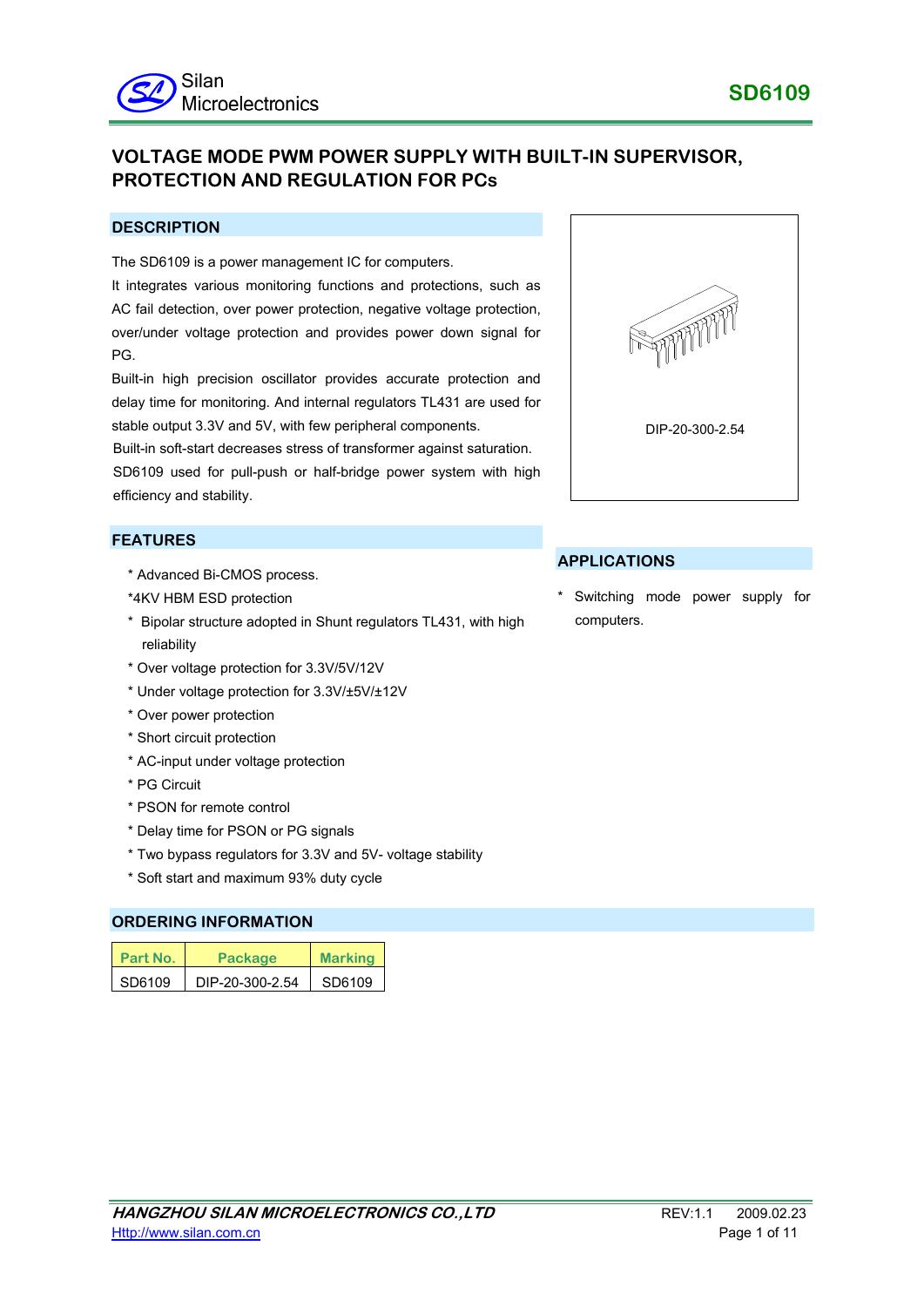

**SD6109**

# **BLOCK DIAGRAM**



## **ABSOLUTE MAXIMUM RATING**

| <b>Characteristics</b>                   | <b>Symbol</b>  | Rating          | <b>Unit</b>   |
|------------------------------------------|----------------|-----------------|---------------|
| Supply Voltage(pin 20)                   | <b>VCC</b>     | 12              | V             |
| Regulator Output At Pins FB1, FB2 Pins   | <b>VFB</b>     | 16              | V             |
| Output Current At Pins PG, FB1, FB2 Pins | <b>IOUT</b>    | 30              | mA            |
| Power Dissipation (Tamb=25°C)            | P <sub>D</sub> | 1.5             | W             |
| Power Dissipation (Tamb=90°C)            | <b>PD</b>      | 0.5             | W             |
| Thermal Resistance, Junction-To-Air      | Reja           | 82.5            | $\degree$ C/W |
| Operating Temperature Range              | Tamb           | $-30 \sim +125$ | °C            |
| Storage Temperature Range                | Tstg           | $-55$ ~+155     | °C            |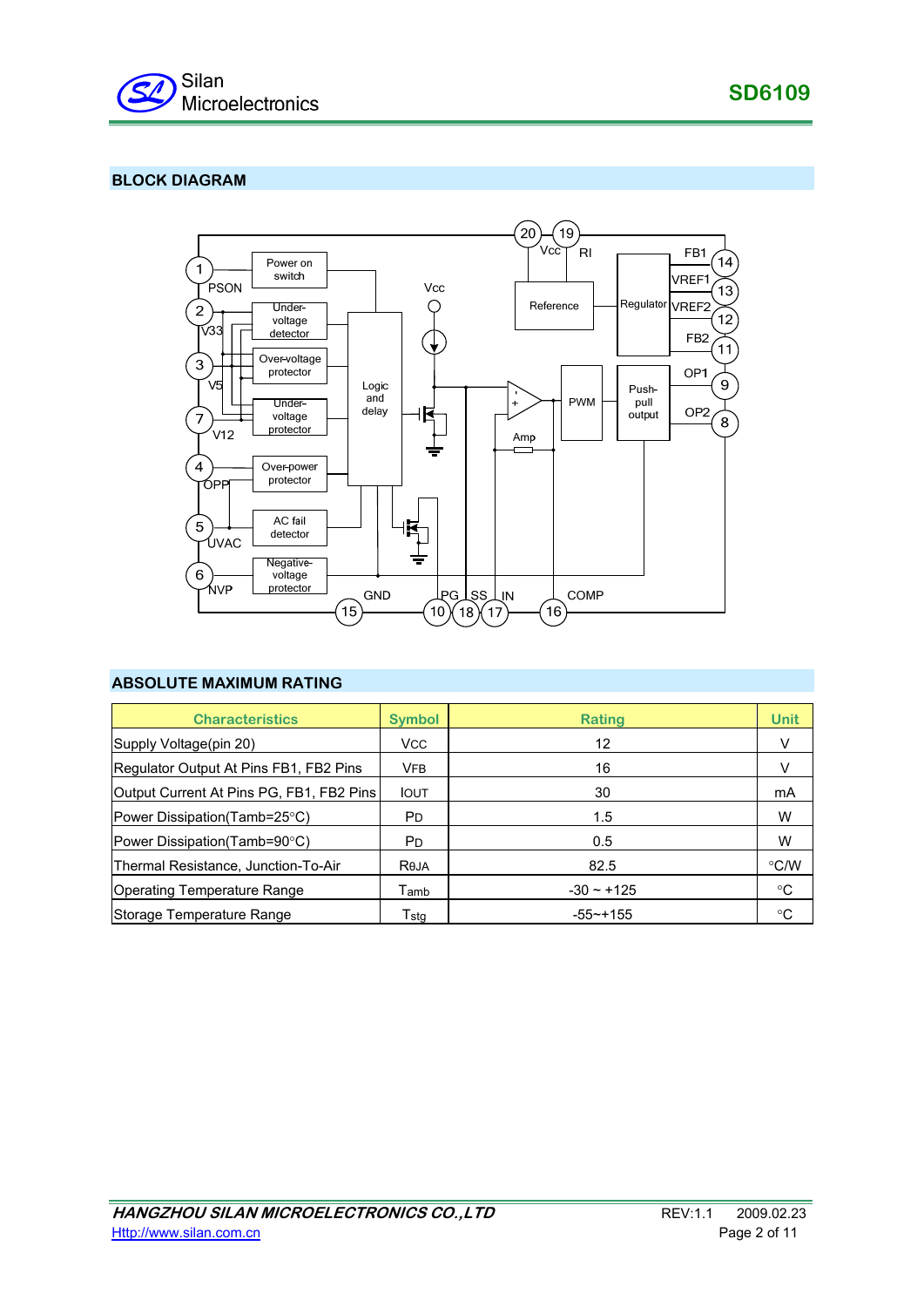| <b>Characteristics</b>                         |                                                   | <b>Symbol</b>     | <b>Test condition</b>       | Min.                         | Typ.                     | Max.                     | <b>Unit</b> |
|------------------------------------------------|---------------------------------------------------|-------------------|-----------------------------|------------------------------|--------------------------|--------------------------|-------------|
| <b>Supply Voltage</b>                          |                                                   | <b>VCC</b>        | All functions are normal.   | 4.5                          | 5.0                      | 7.0                      | V           |
| <b>Supply Current</b>                          |                                                   | ICC               | PG High                     | --                           | 5                        | 10                       | mA          |
| Over-Voltage Protection 3.3V                   |                                                   | VOVP1             |                             | 3.9                          | 4.1                      | 4.3                      | V           |
|                                                | Over-Voltage Protection 5V                        | VOVP <sub>2</sub> |                             | 5.8                          | 6.1                      | 6.5                      | V           |
|                                                | Over-Voltage Protection 12V                       | VOVP3             |                             | 13.9                         | 14.5                     | 14.9                     | V           |
|                                                | Under-Voltage Protection 3.3V                     | VUVP1             |                             | 2.0                          | 2.6                      | 2.8                      | V           |
|                                                | Under-Voltage Protection 5V                       | VUVP2             |                             | 3.0                          | 3.6                      | 3.9                      | V           |
|                                                | Under-Voltage Protection 12V                      | VUVP3             |                             | 6.0                          | 7.2                      | 8.0                      | V           |
|                                                | Under-Voltage Sense 3.3V For PG Low               | VUVS1             |                             | 2.5                          | 2.8                      | 3.0                      | V           |
|                                                | Under-Voltage Sense 5V For PG Low                 | VUVS <sub>2</sub> |                             | 4.0                          | 4.3                      | 4.5                      | V           |
|                                                | Under-Voltage Sense 12V For PG Low                | VUVS3             |                             | 9.4                          | 10.1                     | 10.4                     | V           |
| Over-Power Protection.                         |                                                   | <b>VOPPS</b>      | $VUVAC = 1.5V$              | 2.02                         | 2.4                      | 2.66                     | V           |
| Negative Voltage Protection: Voltage<br>Level  |                                                   | <b>VNVP</b>       |                             | 1.9                          | 2.05                     | 2.2                      | V           |
| Negative Voltage Protection: Source<br>Current |                                                   | <b>INVP</b>       | $RI = 75K\Omega$            | 50                           | 61                       | 72                       | μA          |
|                                                | Timing For Over-Voltage Protection                | tove              | $RI = 75K\Omega$            | 0.5                          | 0.7                      | 1.3                      | ms          |
|                                                | Timing For Under-Voltage Protection               | tuvp              | $RI = 75K\Omega$            | 0.9                          | 2.4                      | 3.8                      | ms          |
| Timing For Under-Voltage Sense for<br>PG Low   |                                                   | tuvs              | $RI = 75K\Omega$            | 0.5                          | 1.2                      | 1.9                      | ms          |
| Timing for Over-Power-Protection               |                                                   | tOPP              | $RI = 75K\Omega$            | 4.0                          | 7.0                      | 10.0                     | ms          |
| Timing for Negative Voltage Protection         |                                                   | tNVP              | $RI = 75K\Omega$            | 4.0                          | 7.0                      | 10.0                     | ms          |
| <b>Bypass</b>                                  | Reference Voltage                                 | <b>VREF</b>       | $IFB = 0.5mA$ , Tamb = 25°C | 2.475                        | 2.5                      | 2.525                    | V           |
| Regulator                                      | Line Regulation                                   | REGLI-FB          | 4 < VFB < 16V               |                              | 1                        |                          | MV/V        |
| FB2, VREF2)                                    | (FB1, VREF1, Output Sinking Current<br>Capability | <b>IOUT-FB</b>    | VFB > 2V                    | 10                           | $\qquad \qquad -$        |                          | mA          |
|                                                | PG Delay                                          | t <sub>PG</sub>   | $RI = 75K\Omega$            | 200                          | 300                      | 400                      | ms          |
| PG                                             | <b>UVAC Voltage Sense for</b><br>PG               | <b>VUVAC</b>      |                             | 0.65                         | 0.7                      | 0.75                     | V           |
|                                                | PG Output Rising Time                             | tR                | $CL = 100pF$                | $\qquad \qquad \blacksquare$ | $\mathbf 1$              | $\overline{\phantom{a}}$ | us          |
|                                                | PG Falling Time                                   | tF                | $CL = 100pF$                | $\qquad \qquad \blacksquare$ | 300                      |                          | ns          |
|                                                | <b>PG Output Saturation</b><br>Level              | VOL <sub>2</sub>  | $IPG = 5mA$                 |                              | $\overline{\phantom{a}}$ | 0.5                      | V           |
|                                                | PG Leakage Current<br>Collector                   | ION <sub>2</sub>  | $VPG = 5V$                  |                              |                          | $\mathbf{1}$             | μA          |

# **ELECTRICAL CHARACTERISTICS** (Unless otherwise stated, VCC=5V, Tamb=25°C)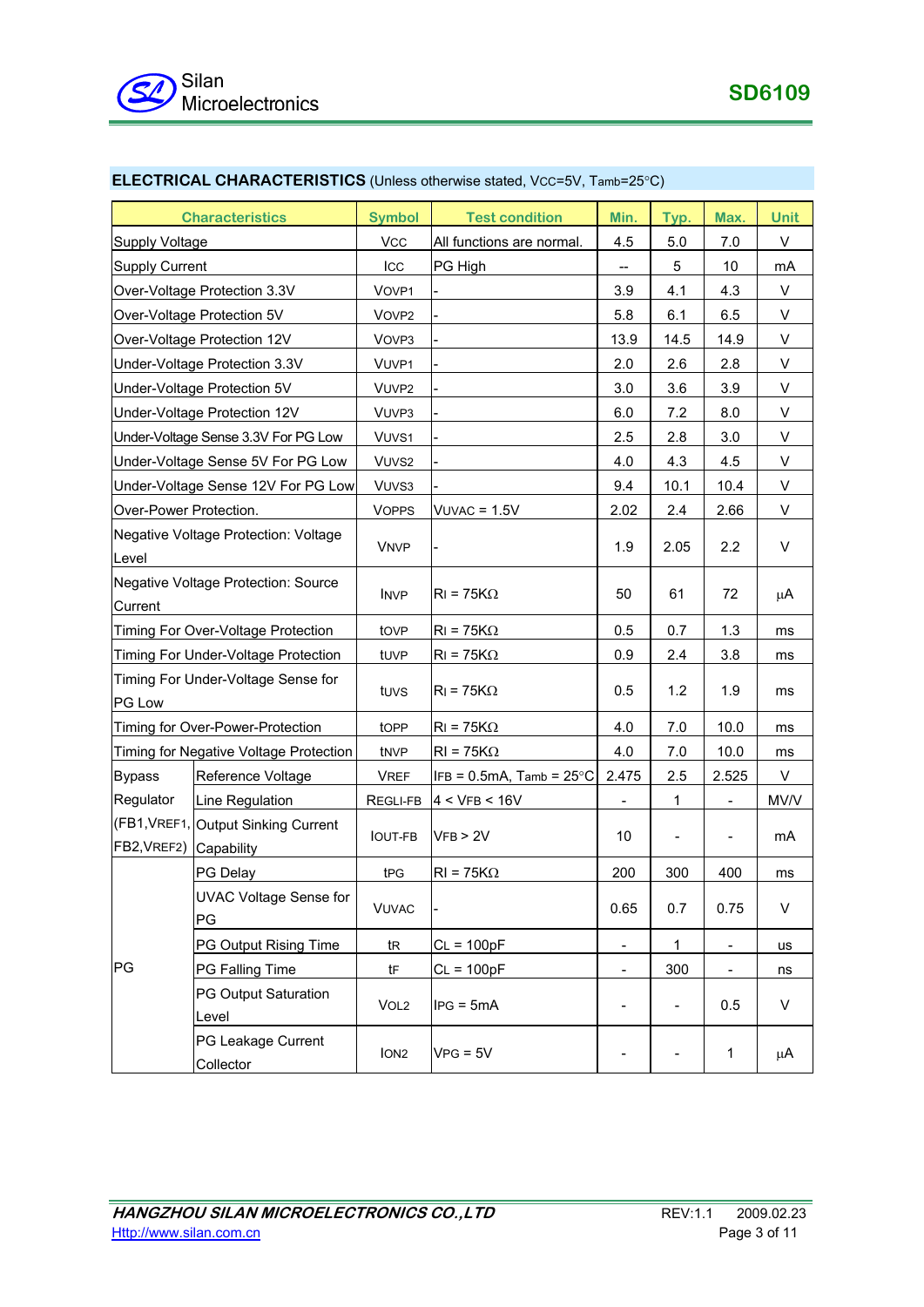

| <b>Characteristics</b> |                                             | <b>Symbol</b> | <b>Test condition</b>       | Min.           | Typ.                         | Max.     | <b>Unit</b> |
|------------------------|---------------------------------------------|---------------|-----------------------------|----------------|------------------------------|----------|-------------|
|                        | <b>PSON Input Threshold</b><br>Level        | <b>VPSON</b>  |                             | 1              | 1.4                          | 2.0      | $\vee$      |
| Remote<br>Control      | <b>Remote Input Driving</b><br>Current      | <b>IPSON</b>  |                             |                |                              | 0.5      | mA          |
|                        | Timing PSON to On/Off<br>On<br>Off (PS-off) | tPSON(OFF)    | tPSON(ON) $ R  = 75k\Omega$ | 20<br>10       | 40<br>20                     | 50<br>30 | ms          |
|                        | Timing PG low to Power<br>Off               | tPSOFF        | $RI = 75k\Omega$            | $\overline{2}$ | 4.8                          | 6.5      | ms          |
|                        | Reference Voltage                           | V2.5          |                             | 2.45           | 2.5                          | 2.55     | V           |
|                        | Input Bias Current                          | <b>IIB</b>    |                             |                |                              | 0.1      | μA          |
| Error                  | Open-Loop Voltage Gain                      | AVOL          |                             | 50             | 60                           | -        | dB          |
| Amplifier              | Unity Gain Bandwidth                        | <b>BW</b>     |                             | 0.3            | 1                            |          | <b>MHz</b>  |
|                        | Power Supply Rejection<br>Ratio             | <b>PSRR</b>   |                             | 50             | $\qquad \qquad \blacksquare$ |          | dB          |
| Oscillator             | <b>PWM Frequency</b>                        | Fosc          | $RI = 75k\Omega$            | 60             | 65                           | 70       | kHz         |
| Soft-Start             | <b>Charge Current</b>                       | <b>ISS</b>    | $RI = 75k\Omega$            | 4.0            | 5.7                          | 7.0      | μA          |
|                        | Duty Cycle                                  | DC.           |                             | 85             |                              | 93       | $\%$        |
|                        | Output Voltage Low                          | <b>VOL</b>    | $Io = 5mA$                  |                |                              | 0.5      | V           |
| <b>PWM</b>             | Output Voltage High                         | <b>VOH</b>    | $V12 = 12V$                 | 4              | $\overline{\phantom{0}}$     |          | V           |
| Output                 | Output Impedance of<br><b>VOH</b>           | <b>RO</b>     |                             | 1.5            |                              | 3.3      | kΩ          |

# **PIN CONFIGURATIONS**

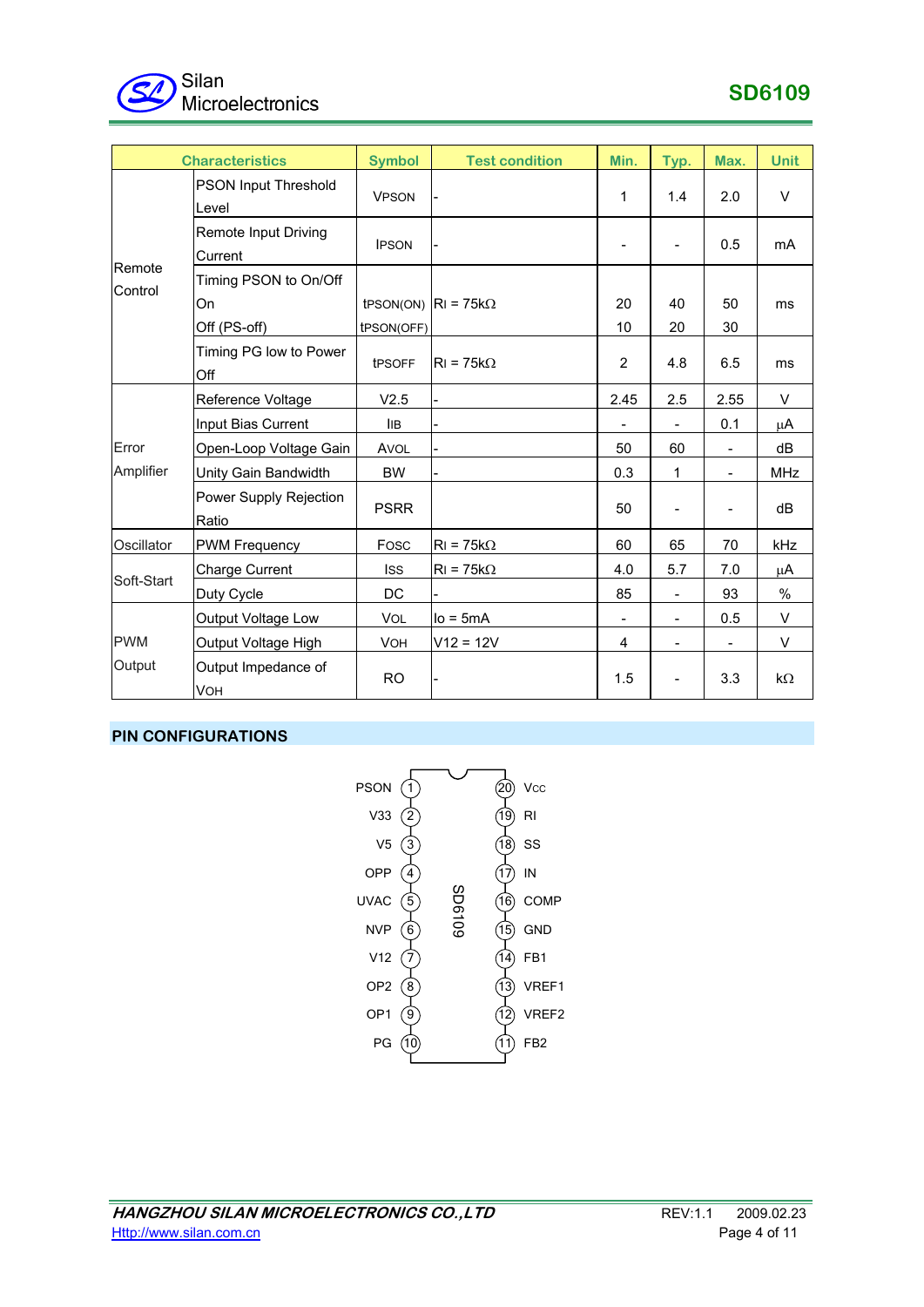

# **PIN DESCRIPTIONS**

| Pin No.        | <b>Pin Name</b> | I/O      | <b>Description</b>                                                                                                                               |
|----------------|-----------------|----------|--------------------------------------------------------------------------------------------------------------------------------------------------|
| 1              | <b>PSON</b>     |          | Remote switch input for CPU or controller. Control the PWM Output.                                                                               |
| $\overline{2}$ | V33             |          | 3.3V over-voltage/under-voltage control sense input.                                                                                             |
| 3              | V <sub>5</sub>  | I        | 5V over-voltage/under-voltage control sense input.                                                                                               |
| 4              | <b>OPP</b>      |          | Over-power sense input.                                                                                                                          |
| 5              | <b>UVAC</b>     |          | AC fail detection.                                                                                                                               |
| 6              | <b>NVP</b>      |          | The protection input for negative output.                                                                                                        |
| $\overline{7}$ | V12             |          | 12V over-voltage/under-voltage control sense input.                                                                                              |
| 8              | OP <sub>2</sub> | O        | The totem-pole output drivers of push-pull PWM. The maximum duty<br>cycle (OP1 or OP2) is 46%.                                                   |
| 9              | OP <sub>1</sub> | O        | The totem-pole output drivers of push-pull PWM.                                                                                                  |
| 10             | PG              | O        | PG logic output, 0 or 1 (open-collector). PG=1 means that the power is<br>good for operation.                                                    |
| 11             | FB <sub>2</sub> | $\Omega$ | Output of second converter regulation loop.                                                                                                      |
| 12             | VREF2           |          | Reference comparison input for second converter regulation loop. 2.5V.                                                                           |
| 13             | VREF1           |          | Reference comparison input for first converter regulation loop. 2.5V.                                                                            |
| 14             | FB1             | O        | Output of first converter regulation loop.                                                                                                       |
| 15             | <b>GND</b>      |          | Ground.                                                                                                                                          |
| 16             | COMP            | I/O      | Error amplifier output and the input of the PWM comparator.                                                                                      |
| 17             | IN              | T        | The negative input of error amplifier. The positive input of error amplifier<br>is connected to 2.5V reference voltage.                          |
| 18             | SS              | I/O      | The soft-start. It is settable through external capacitor. The current<br>source output at this pin is 5.7uA and the voltage is clamped at 2.5V. |
| 19             | RI              | ı        | Connected to external resistor for the reference setting.                                                                                        |
| 20             | <b>VCC</b>      |          | Supply voltage. It is connected to 5V-standby.                                                                                                   |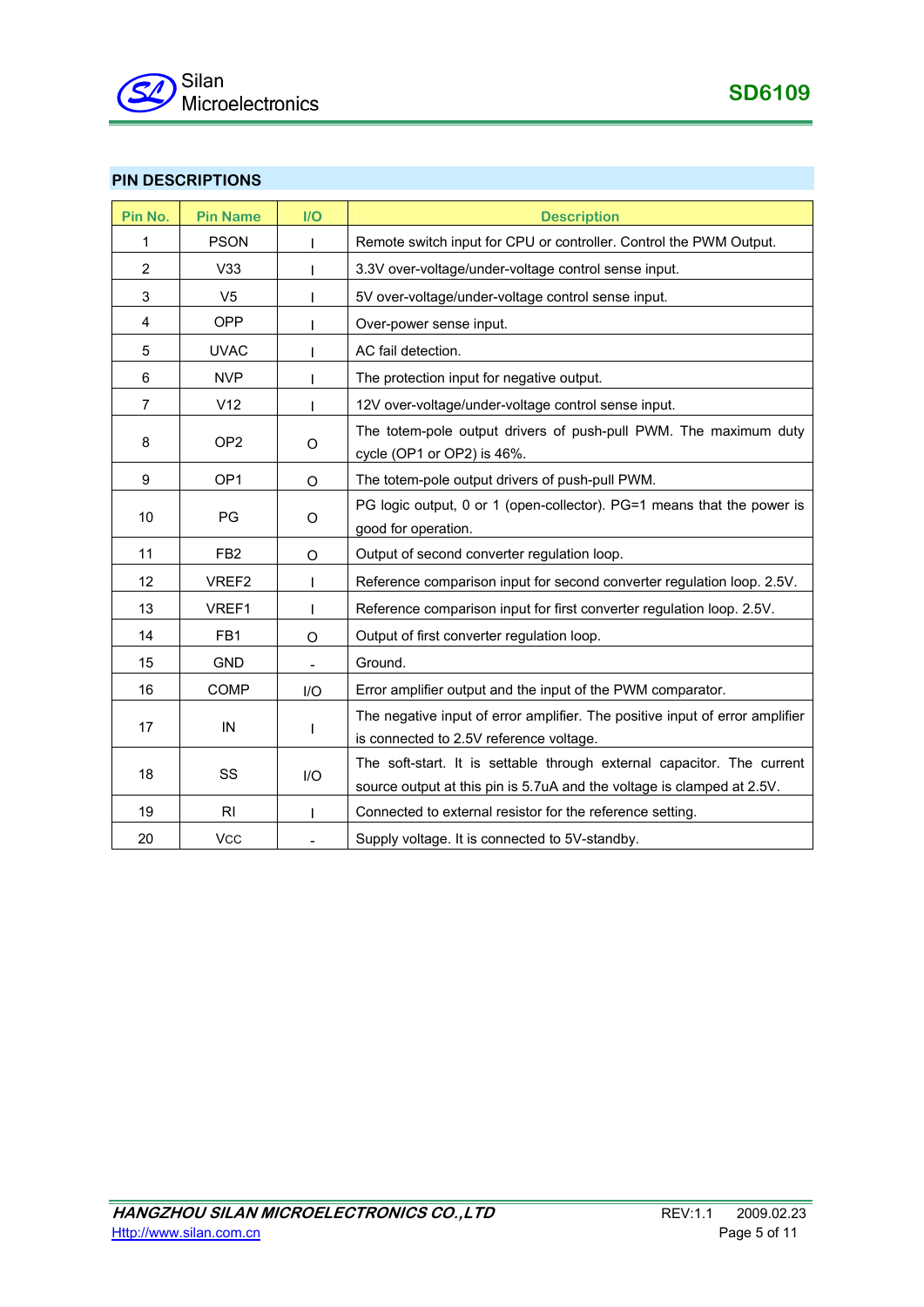

## **FUNCTION DESCRIPTION**

The SD6109 is a power management IC for computers. It integrates various monitoring functions and protections, such as AC fail detection, over power protection, negative voltage protection, over/under voltage protection and provides power down signal for PG. Built-in high precision oscillator provides accurate protection and delay time for monitoring. And internal regulators TL431 are used for stable output 3.3V and 5V, with few peripheral components. Built-in soft-start decreases stress of transformer against saturation. SD6109 used for pull-push or half-bridge power system with high efficiency and stability.



#### **1. TIMING DIAGRAM**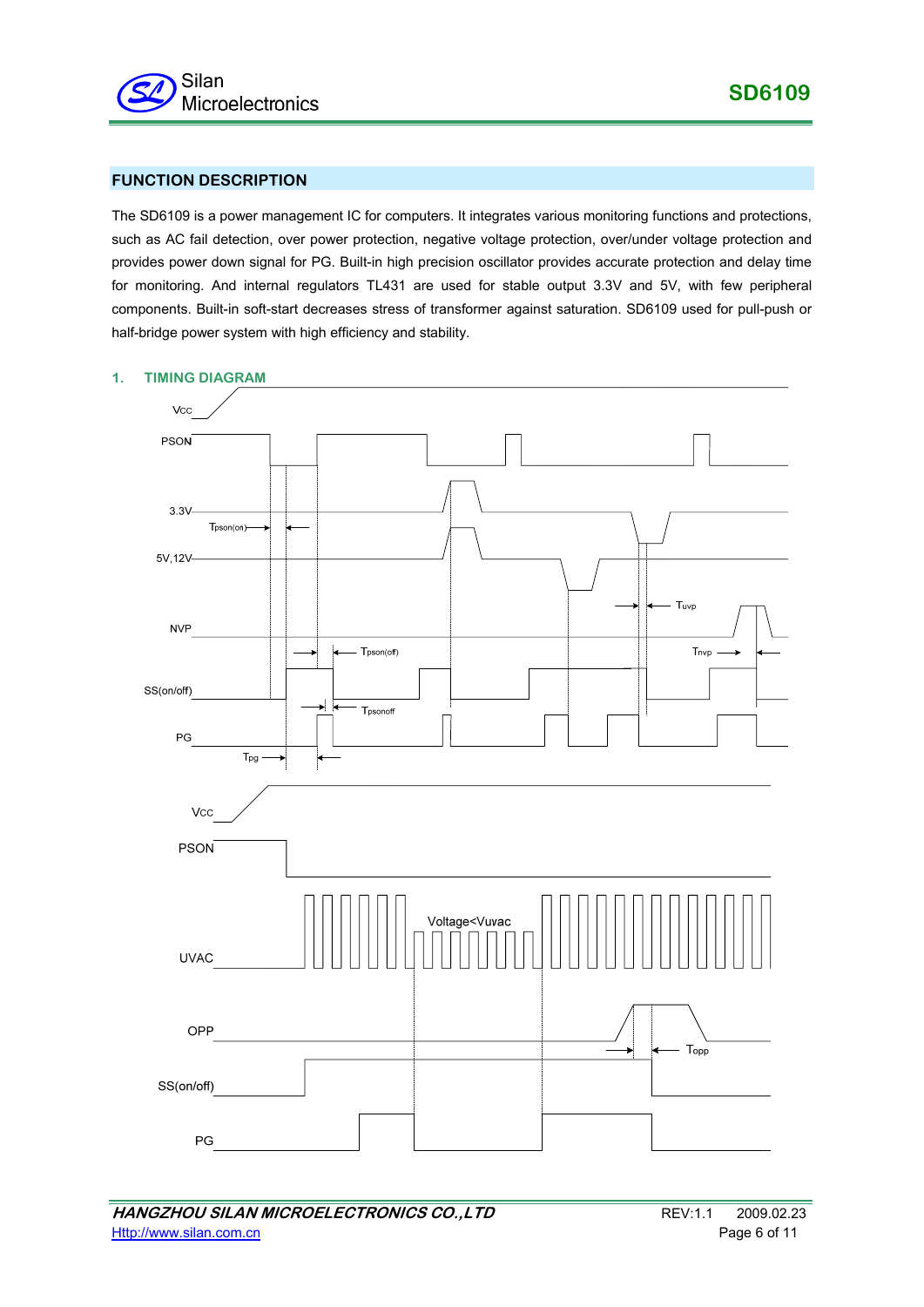### **2. Remote Switch Control (PSON)**

The PC generates the remote switch control signal which is connected to PSON. When the control signal is low, PC power is on. And when the control signal is high, PC power is off..

### **3. AC Fails Detection (UVAC)**

The AC line voltage is coupled from the primary side to the secondary side through the main transformer, and UVAC is connected to the secondary side by a resistor. When UVAC voltage drops below 0.7V and maintains this situation over 200us, the PG signal will be pulled low , and it indicates that the AC line is power-down. The voltage amplitude of the PWM switching signal from the secondary side is proportional to the AC line voltage. Adjusting the ratio of the voltage divider can set the threshold for the power-down.



### **4. Over Power Protection (OPP)**

The over power protection is designed to detect over power and short circuit.. When the voltage of OPP is higher than 2.4V and maintain this situation over 7msec, PG will be pulled low and the power outputs will be locked



### **5. Negative Voltage Protection (NVP)**

The negative voltage protection is designed to provide under voltage protection for negative voltage output. Overload and short circuit can cause under voltage of negative voltage output.. When the voltage of NVP is higher than 2.1V and this situation exists for longer than 7msec, the power outputs will be off and be locked. Adjusting the resistor will set the threshold for locking the power outputs off. The threshold is determined by:

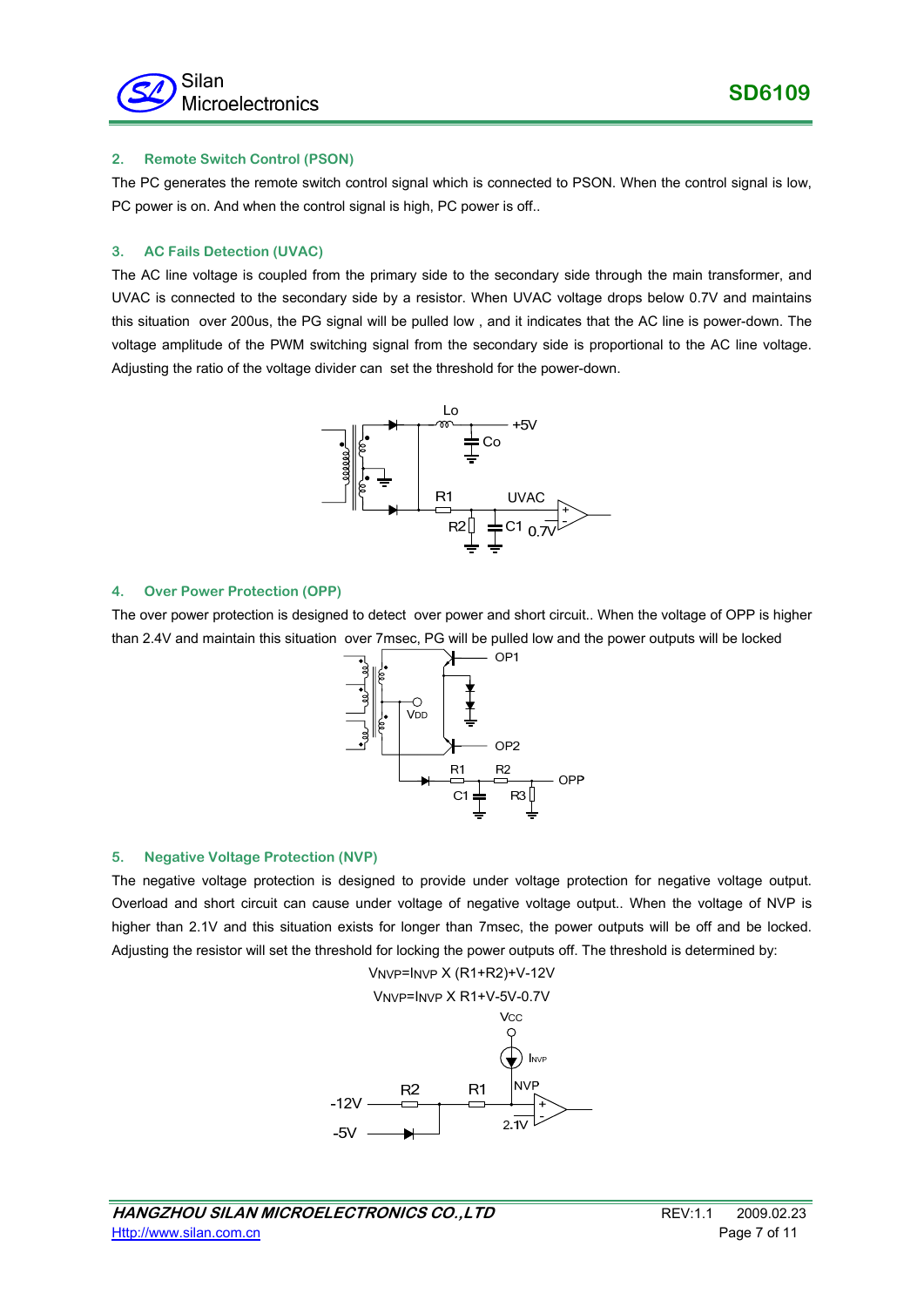# **TYPICAL APPLICATION CIRCUIT**



Note: The circuit and parameters are for reference only, please set the parameters of the real application circuit based on the practical test.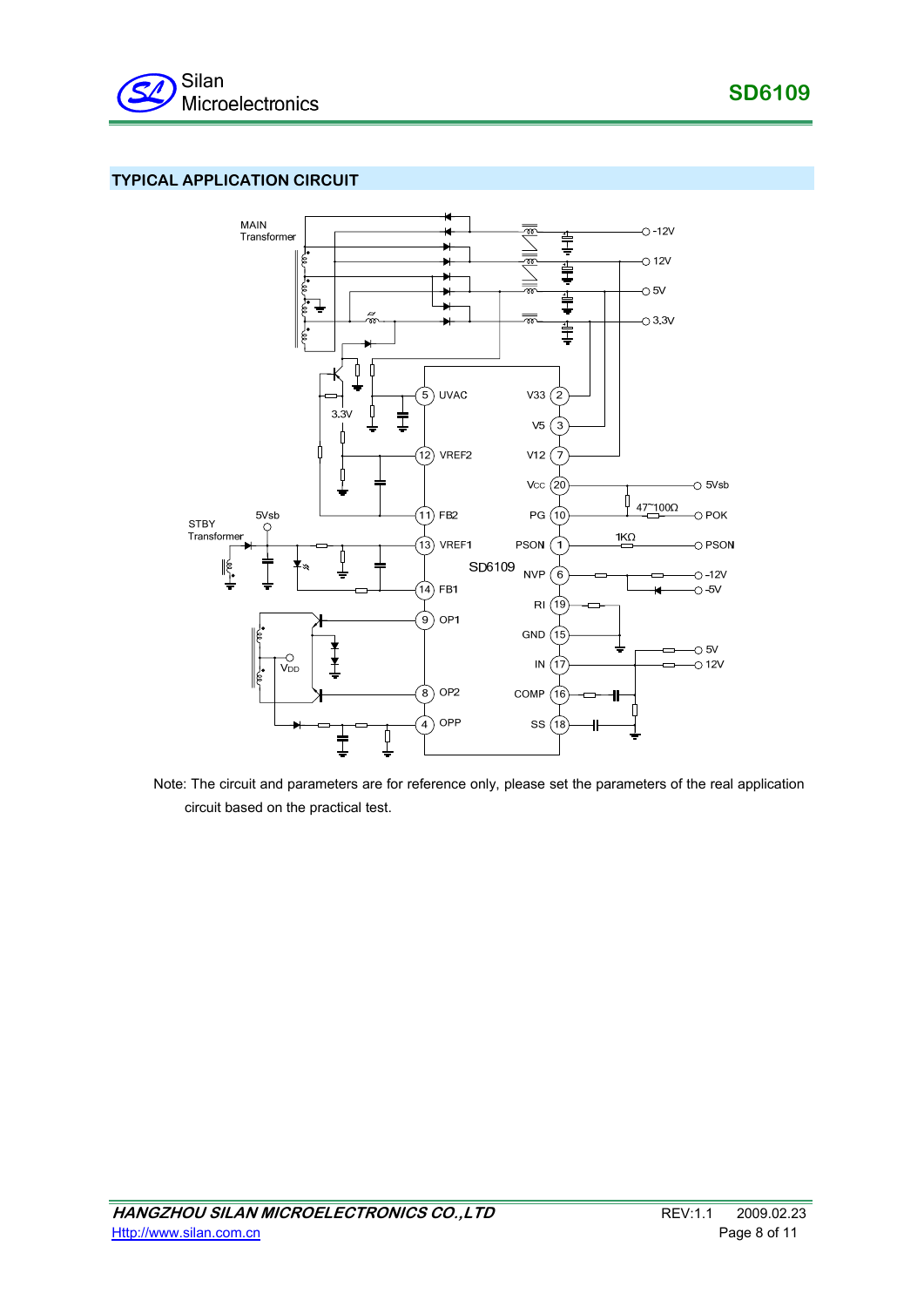

# **DETAIL APPLICATION CIRCUIT**